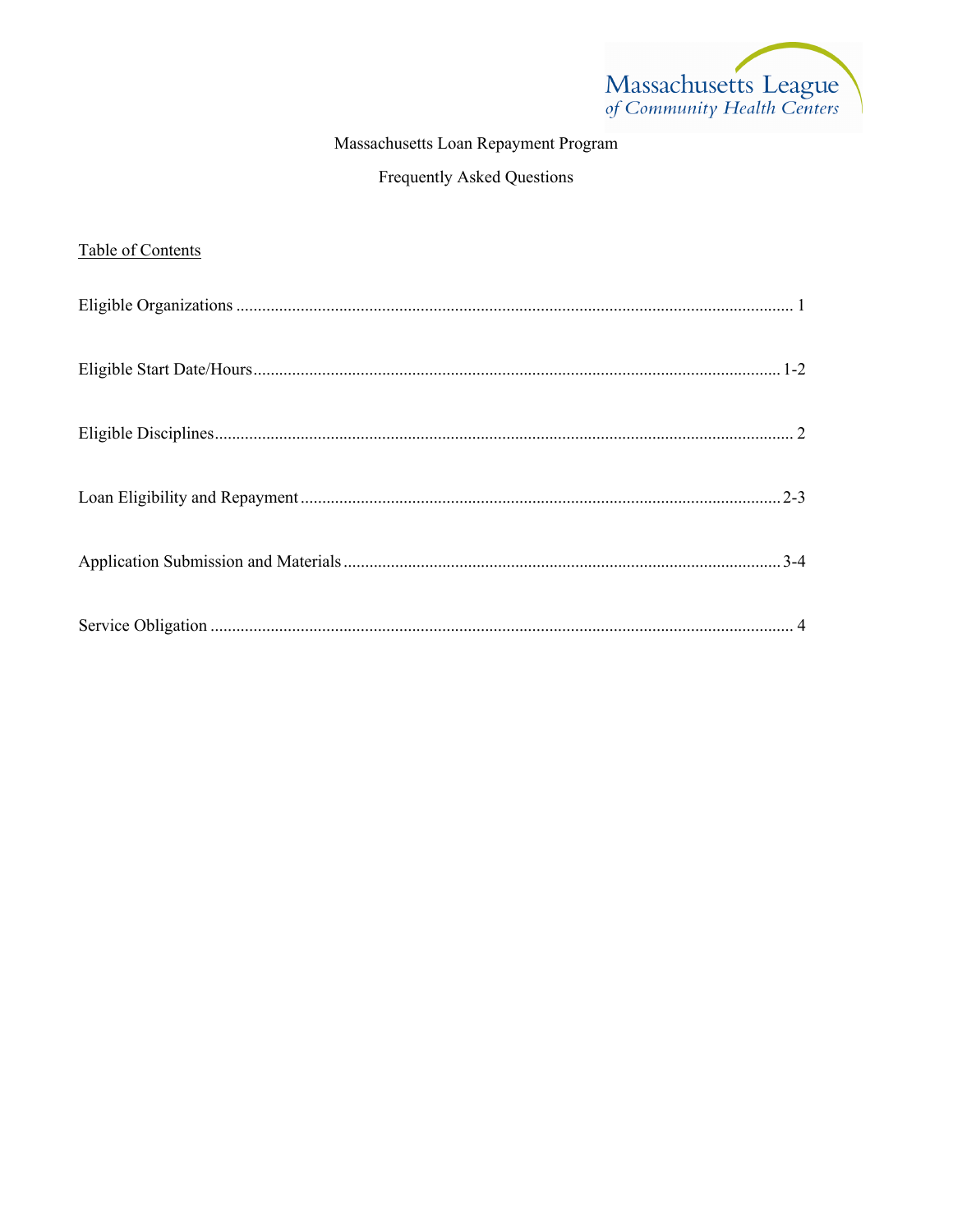# Eligible Organizations

# **1. How do I know if I am employed at an organization that makes me eligible for this program?**

To verify that your organization meets the requirements for this program, please see the site and employer requirements on page 10 of the [Program Guide.](https://massleague.org/Programs/WorkforceDevelopment/2022MLRPGuide.pdf)

# **2. How do I know if my practice site is in a HPSA?**

To view the HPSA identification of your organization use the following link: <https://data.hrsa.gov/tools/shortage-area/hpsa-find>

You can also double check the HPSA through your site address here: [https://data.hrsa.gov/tools/shortage](https://data.hrsa.gov/tools/shortage-area/by-address)[area/by-address](https://data.hrsa.gov/tools/shortage-area/by-address)

# **3. Is there a limit of the number of applicants from one organization?**

Yes, organizations have a limit of three applicants per application cycle.

# **4. Do I have to work at the same practice site for the full commitment time?**

Yes, you must work at the same organization for the full commitment time. Transfer requests are considered in extreme situations on a case-by-case basis.

# **5. I see MassHealth patients, and I work in an inpatient setting. Am I eligible?**

No, you are not eligible, with the exception for this year's eligibility expansion for SUD Clinicians working in residential settings. The goal of the Massachusetts Loan Repayment Program is to provide educational loan repayment as an incentive for health professionals to practice in communities where significant shortages of health care providers and barriers to access have been identified. Practice sites (and sponsoring healthcare organizations, if different) must be public or nonprofit outpatient facilities, deliver primary health care services, accept public insurance, and offer discounted services to low-income, uninsured patients on a sliding fee or scale (http://aspe.hhs.gov/poverty/) with discounts based on income levels. As a result, providers in inpatient settings are not eligible for this program.

# Eligible Start Date/Hours

# **6. How do I know if my full or part-time hours at my organization qualify me for the Massachusetts Loan Repayment Program?**

Providers who work 40 hours a week qualify as full-time and will have a two-year contract. Any provider who works less than 40 hours a week and a minimum of 20 hours per week qualify for a pro-rated contract length. If you work part-time, your commitment period will be lengthened beyond the standard 2-year period based on how many hours per week you are working. For example, a 20-hour work week will mean a 4-year service period commitment.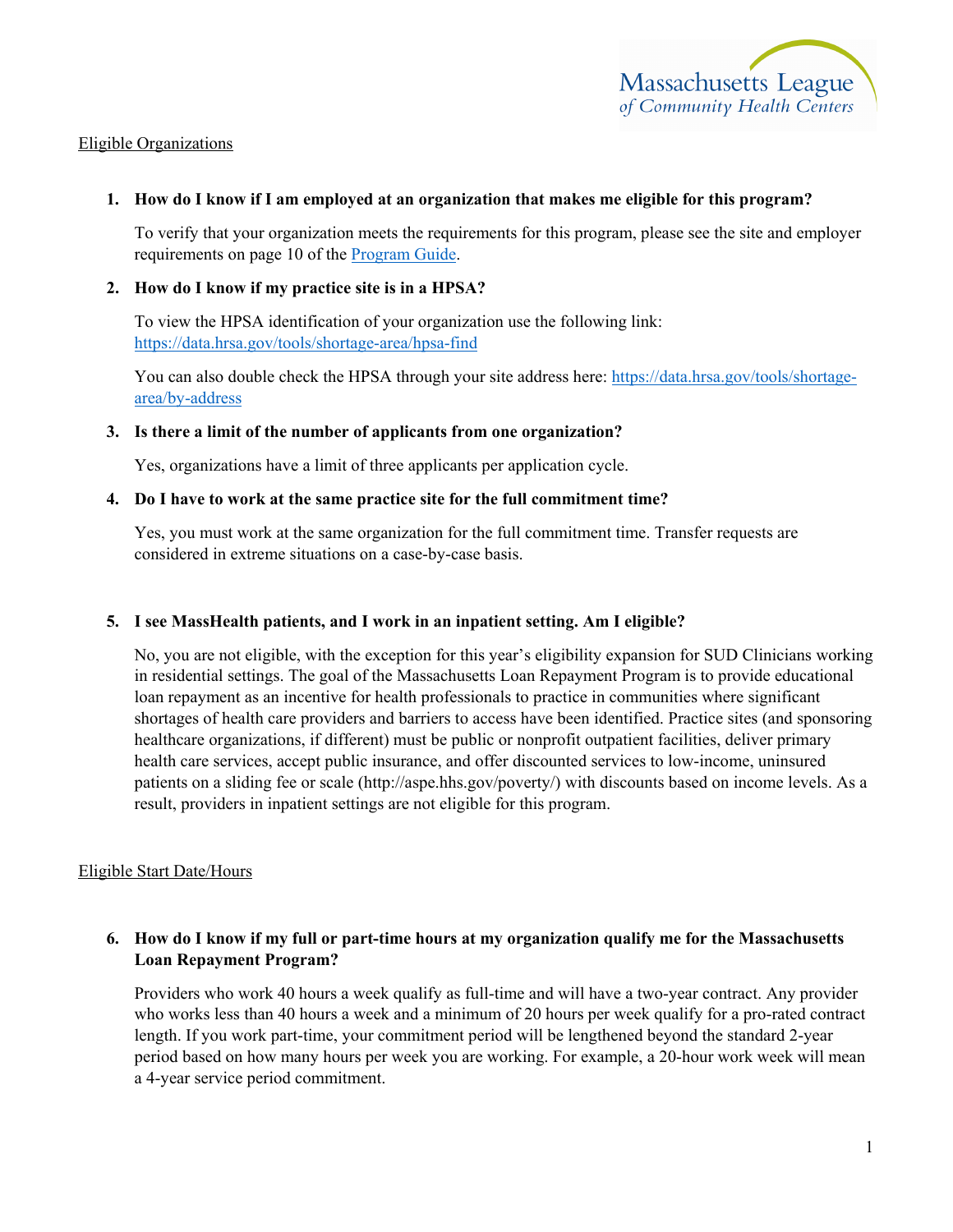

# **7. What if my hours have been reduced due to the COVID-19 Public Health Emergency?**

If your patient care hours are temporarily reduced from full-time to part-time due to the COVID-19 Public Health Emergency, you can still apply for a loan repayment award if your hours are currently at least 20 hours per week. If you are currently not working full time, your commitment period will be a prorated contract length.

### Eligible Disciplines

# **8. What are the eligible Health Professions for the Massachusetts Loan Repayment Program?**

Please see pages 5-6 of the [Program Guide](https://massleague.org/Programs/WorkforceDevelopment/2022MLRPGuide.pdf) for the full list of eligible health professions.

# **9. Am I eligible to apply if I am still a medical resident, but I plan to work in an eligible organization when I finish?**

Applicants must have completed a residency training program and currently be employed at an eligible site to apply.

### **10. Is supervisory time eligible?**

No, supervisors are not eligible for this program. Time spent in a management or supervisory role, rather than direct patient care, is an administrative activity. Administrative or other non-clinical activities (e.g., teaching, research, attending staff meetings) must not exceed 8 hours per week.

#### Loan Eligibility and Repayment

# **11. What constitutes an eligible loan for this program?**

Qualifying educational loans are government and commercial loans for actual costs paid for tuition and reasonable educational and living expenses related to the undergraduate or graduate level education of the participant leading to a degree in the health profession in which the participant will satisfy his or her MLRP service commitment. For more information regarding what does or does not qualify as a loan for this program, please read page 5 and 6 of the [Program Guide.](https://massleague.org/Programs/WorkforceDevelopment/2022MLRPGuide.pdf)

#### **12. What is the amount of each award and how will loan repayment be disbursed?**

Awards will be disbursed from the Massachusetts League of Community Health Centers. The loan repayment disbursements will be sent directly to each provider's lender(s). Under the loan repayment program, it is required that participating providers commit to clinical work at an eligible and approved organization for a minimum of two-years for full-time work or a prorated contract length for part-time work. The award will be up to \$50,000. Award amounts depend upon available program funding. Any provider who does not complete their service obligation will be considered in default. The MLRP health professional is required by federal law to pay monetary damages to the MLRP, within one year from the time of the default, as noted below, if he/she fails to fulfill the service obligation or breaches the MLRP agreement. Contracts will reflect this obligation.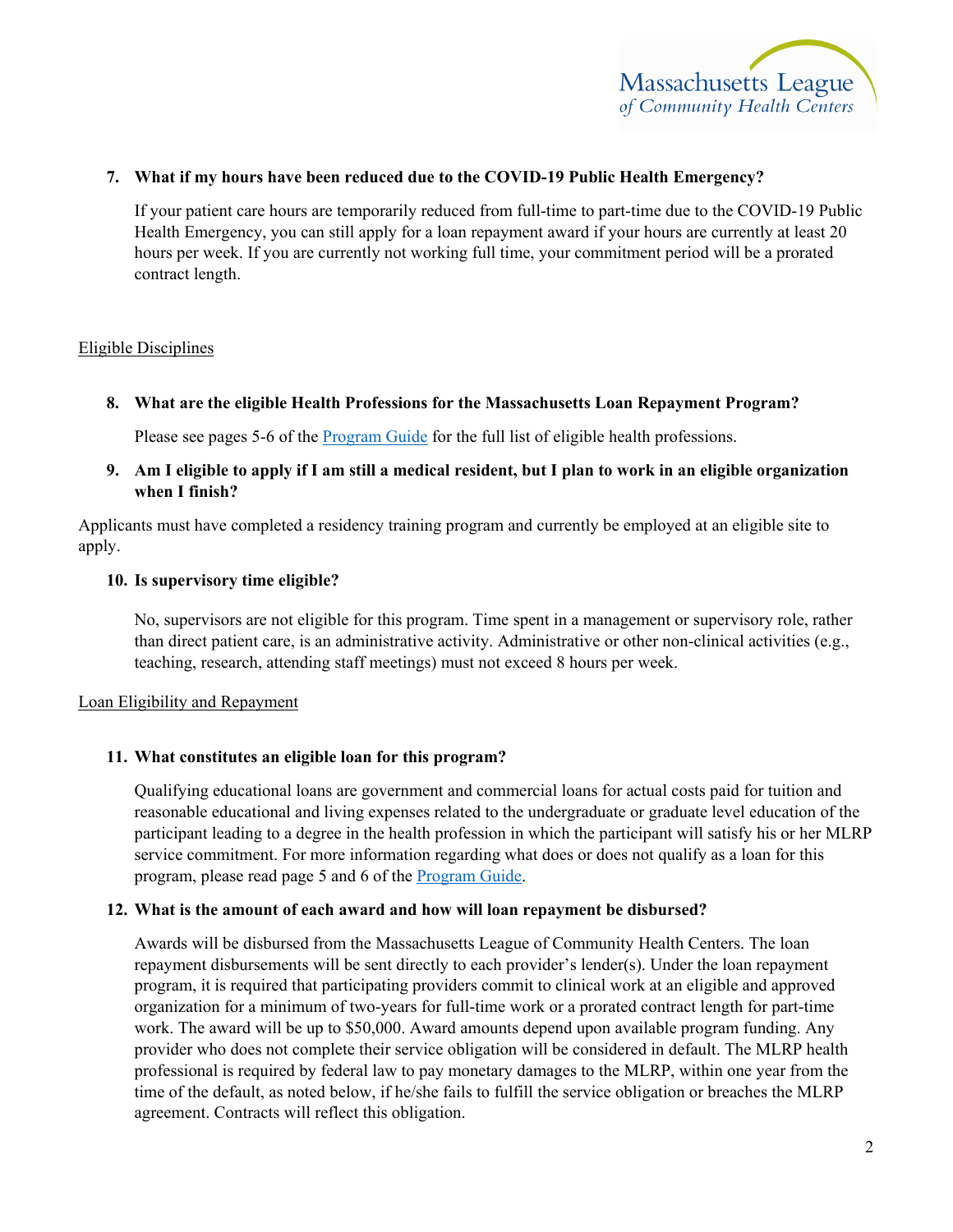

# **13. Can I be receiving loan repayment or completing another service commitment (e.g., the UMass Learning Contract, Public Service Loan Forgiveness, NHSC, the DSRIP Student Loan Repayment Program, or another loan forgiveness/repayment program) at my organization and still be eligible for the Massachusetts Loan Repayment Program?**

Providers may not participate in the Massachusetts Loan Repayment Program while fulfilling a service obligation at their organization that is required by another loan repayment program. However, providers are eligible if they are a part of the Public Service Loan Forgiveness program. Providers who have been previously awarded may reapply at the end of their commitment time.

# Application Submission and Materials

# **14. When is the application due?**

Application must be postmarked no later than April 26, 2022 by 5:00pm.

### **15. How do I submit my application?**

Application must be mailed via United State Postal Services **ONLY**. No other forms of mail will be accepted at this time.

### **16. If I apply and submit all required materials, is the award guaranteed?**

Applications must be submitted with all required materials by the deadline in order to be considered for the program. The program is competitive, therefore, no award is guaranteed. All applications are carefully evaluated and scored.

# **17. How will my application be evaluated? What are the criteria?**

Applications must be complete to be reviewed. Any history of non-compliance by the applicant or employer (and site, if different) with respect to this program or any comparable program operated or funded by the DPH will be considered as part of the evaluation criteria.

Applications will be reviewed, and awards will be prioritized based upon a set of criteria, which include but are not limited to:

- Qualifications and previous professional experience of the health professional, including experience with rural and/or underserved communities.
- Characteristics of the practice site, including payer mix, geographic location, and unmet service needs.
- Characteristics of the patient population served by the health professional, including demographics, cultural/linguistic needs, health disparities, and barriers to care.